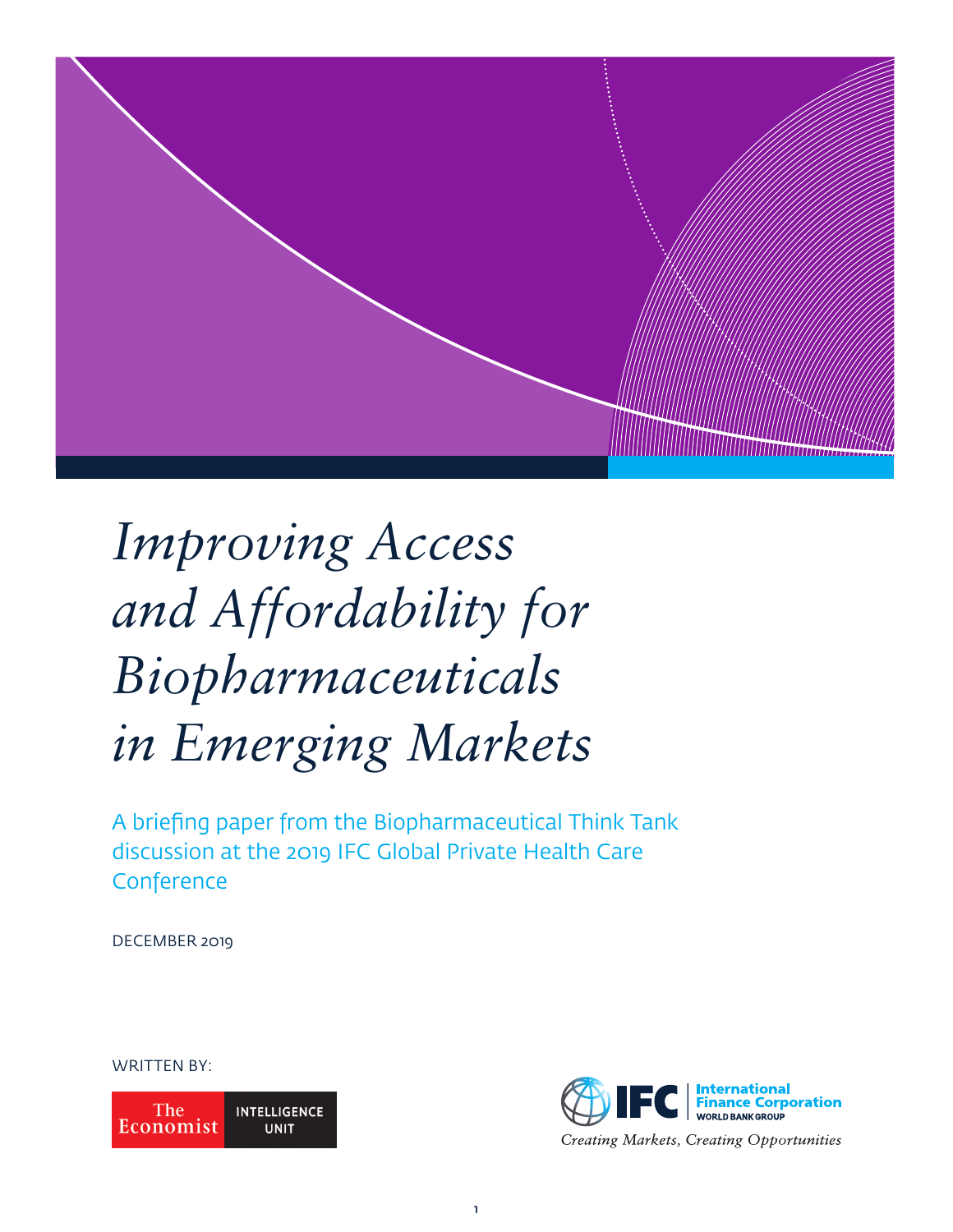IFC's Global Private Healthcare Conference took place in March 2019, with a primary aim to spark discussion and drive action around the private health sector and its role in meeting critical challenges in emerging markets. The theme of the 2019 conference was Disrupting the Present, Building the Future–Embracing Innovation to Deliver Results. Alongside the main conference sessions, invited health care thought leaders, policy experts, investors, and industry representatives from around the globe gathered for a think tank session to discuss some of the most pressing challenges, trends and opportunities related to biopharmaceuticals in emerging markets. This briefing paper reflects key themes and important points from the discussion that took place, and leverages additional insights, research, and analysis to bring light to this important topic.

#### **WRITTEN BY**

This briefing paper was written by Chrissy Bishop, with guidance from Tim Gamble, both of The Economist Intelligence Unit (EIU) Healthcare team. It was written based on the expert opinions from participants of the think tank session, (in which the EIU had input on the themes being discussed, were in attendance, and engaged in the discussion) and additional desk research.

### **ABOUT IFC**

IFC—a sister organization of the World Bank and member of the World Bank Group—is the largest global development institution focused on the private sector in emerging markets. We work with more than 2,000 businesses worldwide, using our capital, expertise, and influence to create markets and opportunities where they are needed most. In fiscal year 2019, we delivered more than \$19 billion in long-term financing for developing countries, leveraging the power of the private sector to end extreme poverty and boost shared prosperity. For more information, visit www.ifc.org.

# **ABOUT EIU**

The Economist Intelligence Unit is the research and analysis division of The Economist Group, the sister company to The Economist newspaper. Created in 1946, the EIU have over 70 years' experience in helping businesses, financial firms and governments to navigate the ever-changing global landscape.

#### **DISCLAIMER**

The findings, interpretations, views and conclusions expressed herein are those of the author and do not necessarily reflect the views of the Executive Directors of the International Finance Corporation (IFC) or of the World Bank or the governments they represent. While IFC believes that the information provided is accurate, the information is provided on a strictly "as-is" basis, without assurance or representation of any kind. IFC may not require all or any of the described practices in its own investments, and in its sole discretion may not agree to finance or assist companies or projects that adhere to those practices. Any such practices or proposed practices would be evaluated by IFC on a case-by-case basis with due regard for the particular circumstances of the project.

# **RIGHTS AND PERMISSIONS**

© International Finance Corporation 2019. All rights reserved.

The material in this work is copyrighted. Copying and/ or transmitting portions or all of this work without permission may be a violation of applicable law.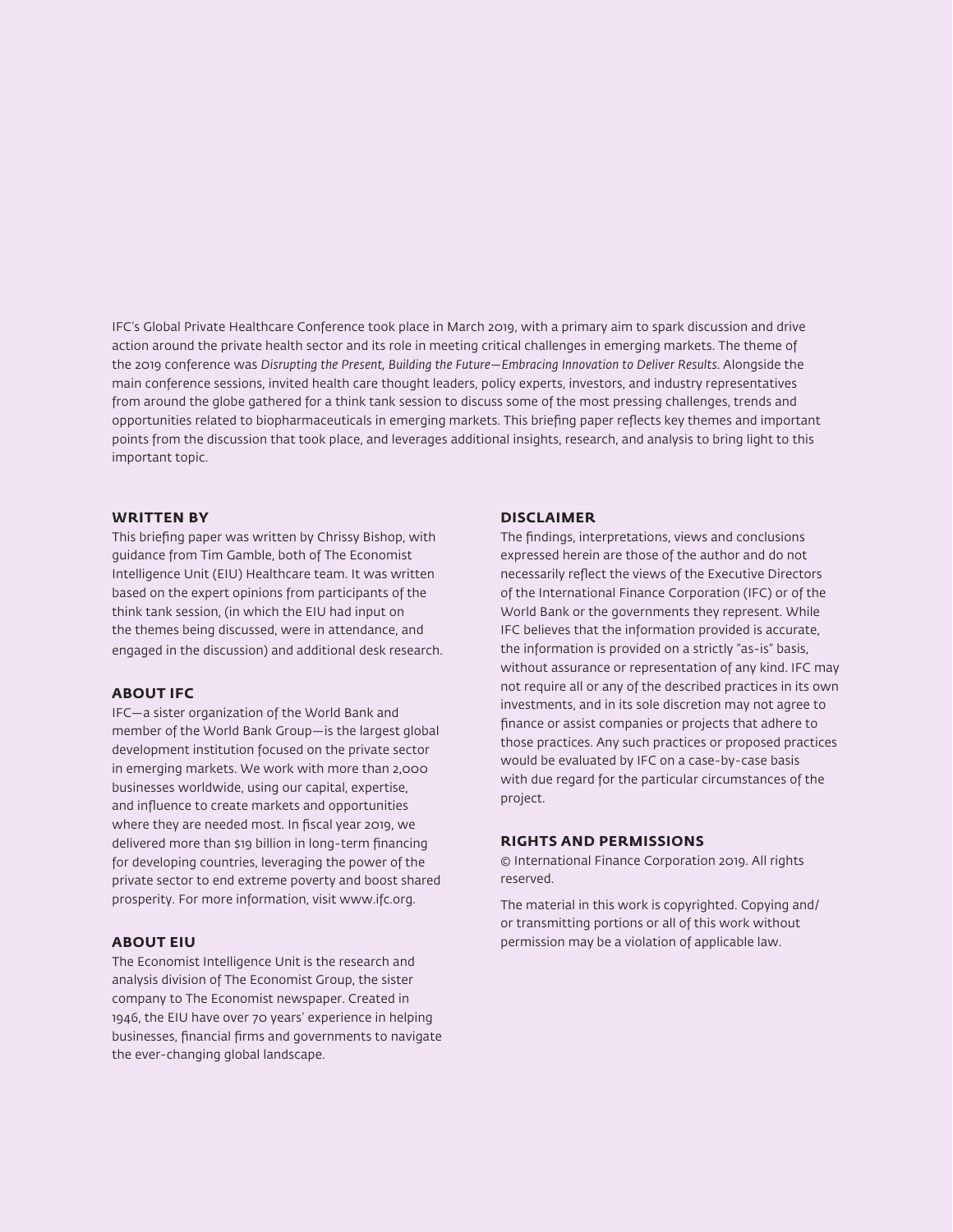# *Improving access and affordability for biopharmaceuticals in emerging markets*

Over the last decade, there have been several global and regional initiatives to improve both access to medicines and affordability in low- and middle-income countries. However, marketing authorizations of needed products are often delayed as researchers and manufacturers have to work through multiple regulatory requirements to register products across countries.<sup>1,2</sup> These challenges are particularly relevant to the biopharma industry, which includes the use of biotechnology in medical research and development efforts to create and produce some of the most sophisticated and complex drugs on the market. Biopharmaceuticals fall into the following categories: modified human proteins, monoclonal antibodies, vaccines, products transferred by gene delivery vectors, growth factors and cytokines, hormones, and blood-plasma derived products.

Biopharmaceuticals are used for both prevention (e.g., vaccines) and treatment of diseases such as cancer, diabetes, and immunological conditions like rheumatoid arthritis. They are generally better targeted, come with fewer side effects, and can help to add more healthy years to a patient's life than other forms of treatment. Due to an intensive development process and regulatory requirements, biopharmaceuticals often come at a high price, costing an average US\$10,000-\$30,000 per year; they can even exceed US\$500,000 for the most complex formulas.3

Manufacturing biopharmaceuticals reliably and at scale requires a major capital investment. Research and development infrastructure, including high-quality cell lines, assay development capabilities, and manufacturing facilities, are costly to maintain, especially in developing markets.4 Yet, developing markets now account for one-third of global growth in drug demand, with a global, compound annual growth rate of 5-8 percent.5

Another contributing factor to the globalization of biopharmaceuticals across emerging markets is the implementation of the World Trade Organization Agreement on Trade Related Aspects of Intellectual Property Rights (TRIPs).<sup>6</sup> Before TRIPs, the pharmaceutical industry was led by vertically integrated transnational corporations, with production of drugs largely restricted to their home countries, and very little investment into larger markets overseas. In addition to TRIPs, universal health coverage has also had a notable impact, as appropriate access to both medicines and vaccines are growing priorities in emerging markets.7

To keep up with the globalization of the biopharmaceutical industry, the players involved must revisit and fundamentally reassess many of the strategies, technologies, and operational approaches they use. For example, the pharmaceutical sector is shifting from a vertically integrated and technology-driven model to a producer-driven model for innovative biopharmaceutical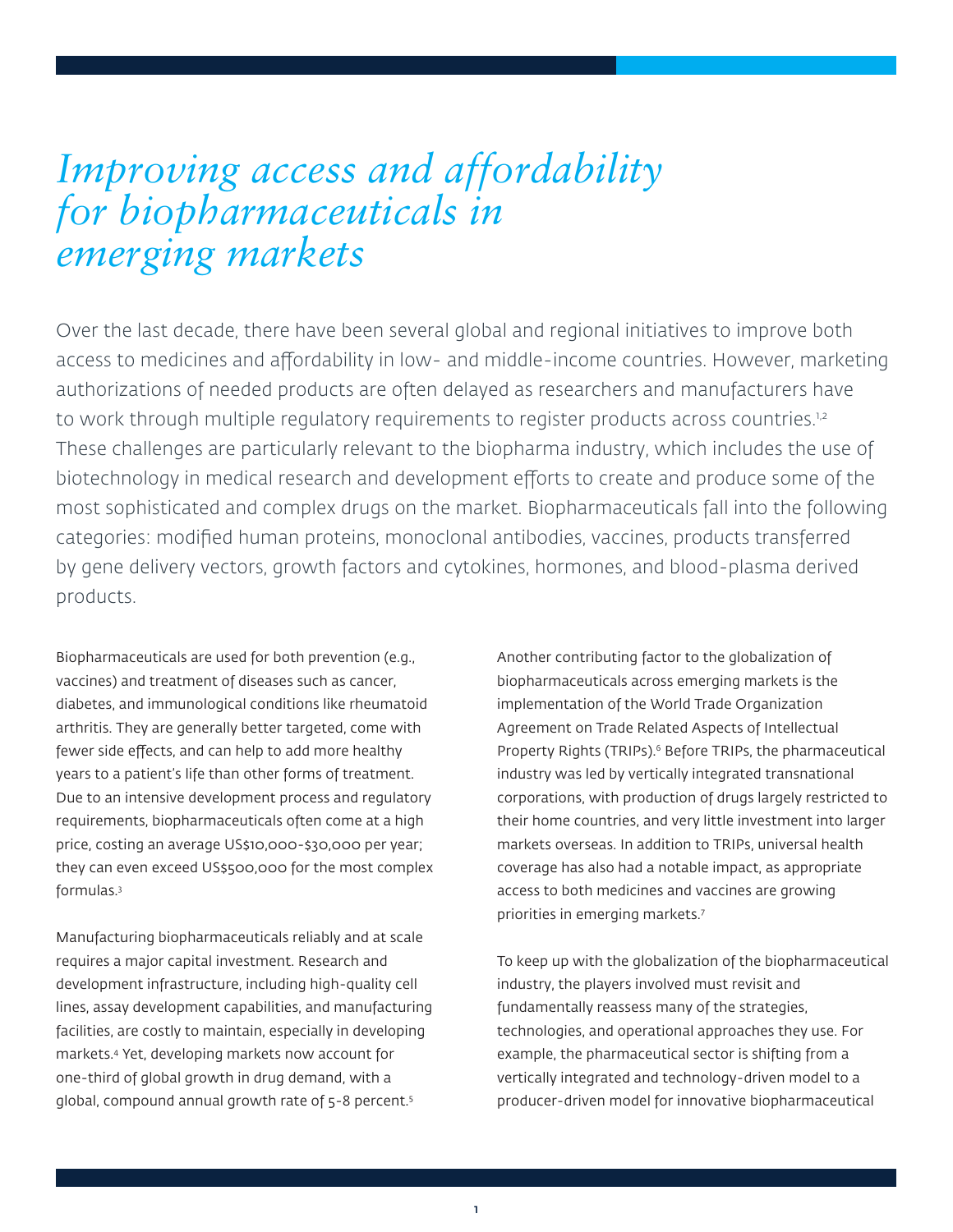products. At one end of the scale, the industry must develop capabilities to quickly and reliably produce smaller scale batches of personalized medicines for cell therapies. However, this is usually done in developed markets due to high production cost. On the other hand, highvolume, low-cost manufacturing is needed to deliver cost effective insulin and vaccines for low- and middle-income countries.4

This briefing paper discusses three themes that may facilitate the sustainability, access and affordability of biopharmaceutical production in emerging markets, and aims to focus on how these concepts are embedded in the health care landscape. This paper takes insights from IFC's think tank discussion comprising investors and business leaders in biopharmaceutical production, along with recent scientific literature. These three themes include:

- *• Harmonization of regulatory pathways;*
- *• Collaborations to encourage research and development;*
- *• Improving sustainability of pharmaceutical pricing.*

# **HARMONIZATION OF REGULATORY PATHWAYS FOR DRUG APPROVALS**

Harmonization refers to "*improving international cooperation across participatory authorities to develop uniform technical guidelines for the registration of pharmaceuticals for human use*."8 Harmonization should be a priority for governments, public health bodies, and the biopharmaceutical industry alike, for a few reasons. Firstly, it reduces duplication, and creates a common set of standards that facilitate communication and information-sharing. Secondly, it enhances the suitability of locally manufactured biopharmaceutical products for export to other countries. Together, these factors broaden availability, speed up access, increase competition, and raise standards across the sector.<sup>2</sup> While the industry has a relatively strong track record of harmonization for small molecules, there is significant room to grow these efforts for large molecules as well.

The legal-regulatory standards and processes in the biopharmaceutical market are not uniform, meaning the regulatory standards in one part of the world differ from one another.9 At present, very few developing countries have legal or regulatory procedures to deal with the commercialization of a new biological entity.10 Also, changes to legal-regulatory frameworks elevate exposure to risk. As increasingly complex biopharmaceutical products such as cell and gene therapies are developed, the capacity and expertise required to carry out appropriate clinical assessments are required. In the field of biopharmaceuticals, the opportunity for regulatory authorities to collaborate, avoid duplication and allocate resources to critical areas of need remains as stark as ever, thereby improving speed of and access to new biopharmaceutical products.9 The World Health Organization (WHO) aims to support national governments in strengthening national medicines regulatory authorities in a couple of ways: by supporting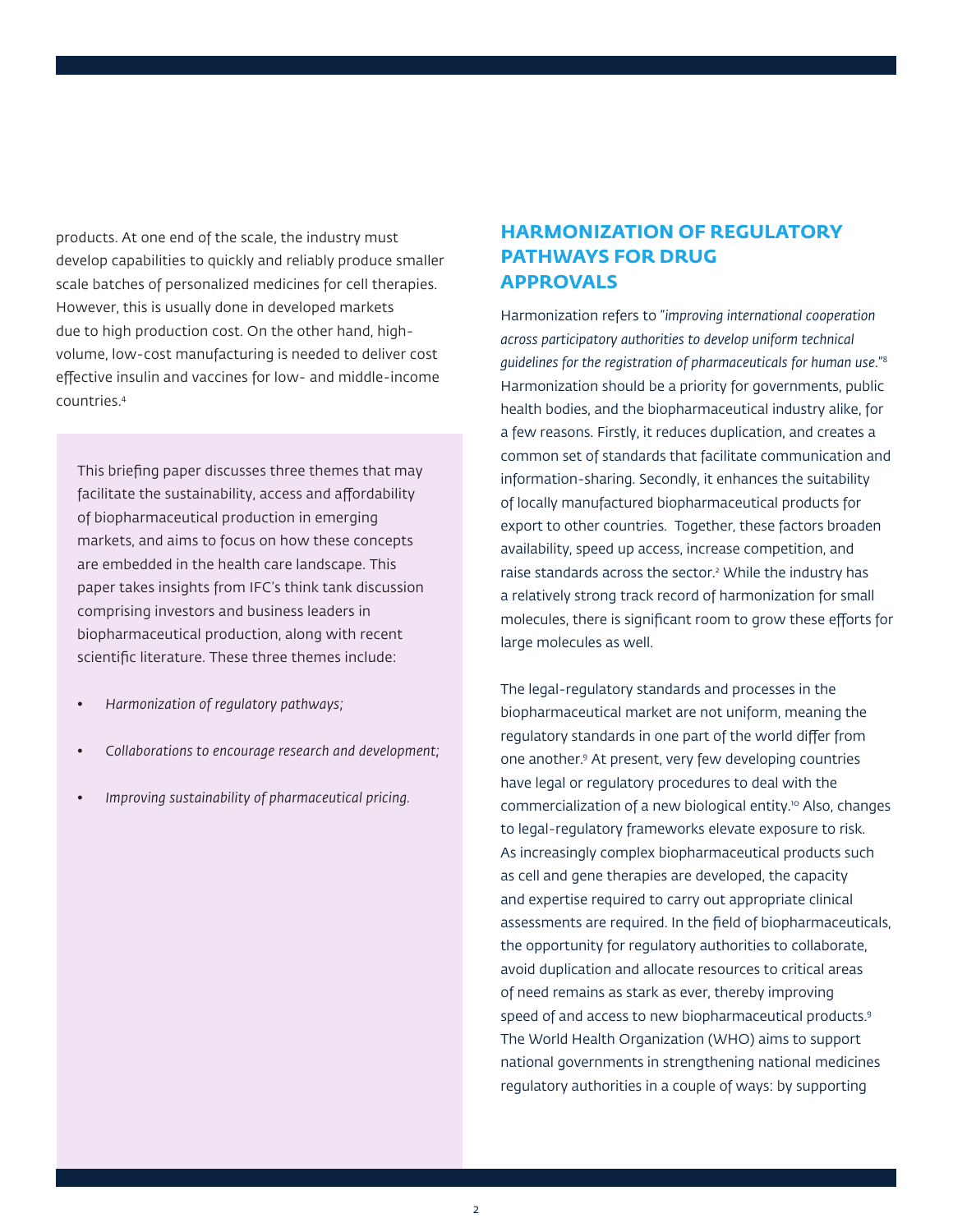the development of internationally recognized norms, standards, and guidelines; and by providing guidance, technical assistance and training that facilitates the local implementation of these standards and guidelines.2 The WHO stresses that if even one of these aspects is missing, effective biopharmaceutical regulation cannot be achieved.<sup>2</sup> One of the consequences of the inefficient assessment of new biopharmaceutical products is sometimes referred to as the "drug lag".<sup>11</sup> Drug lag is a term used to describe a measure of when a drug becomes available in a country, as well as gaps in the total quantity of drugs available in different countries.<sup>11</sup> Drug lag is a continuing problem and particularly affects developing markets, where the regulatory-legal and institutional frameworks that govern biopharmaceuticals are comparatively new.12 In the world's largest markets by revenue (United States, European Union and Japan), drug lag has been driven in part by the lack of government funded health care systems, vertical integration, and high unmet medical need across therapeutic areas, such as oncology.11 In emerging markets, the story is quite different. Sources of funding for biopharmaceutical innovation are typically private and often out-of-pocket. Multiple stakeholders also exist, reflecting a highly fragmented ecosystem, while the legal-regulatory framework that governs research, development and commercialization are nascent. Furthermore, each country has specific regulatory controls that govern the approval of new drugs, and these differ from country to country.<sup>12</sup> This can create costly and prolonged development of regulatory submissions. The drive to improve regulation across developing markets has originated predominantly from the biopharmaceutical industry rather than governments. Despite economic growth, improvements to the biopharmaceutical legalregulatory infrastructure remain elusive, and most experts believe there is still some way to go. $n$ 

One study isolates the following regulatory factors as causal to the drug lag across emerging markets:<sup>11</sup>

- *• Requirements for western approval*—reliance on western countries to establish regulatory precedence of approval for a drug;
- *• Requirements for local clinical development*—currently required in India at Phase III, compared to Korea, which primarily requires bridging studies—these are not as extensive and are used to 'bridge the gap' between the requirements and the data Korea receives from the pharmaceutical company. China also eased local clinical development requirements at Phase III for qualifying products in 2017,<sup>13</sup> and more recently became the first emerging market country to approve a novel biopharmaceutical drug before the West;
- *• Certificate of pharmaceutical products*—primarily devised by the WHO as a way of enabling regulatory authorities to ascertain good manufacturing practice and quality status of the drug product;
- *• Good manufacturing practice*—most certificates of pharmaceutical products carry a good manufacturing practice statement;
- *• Pricing approval*—price certificates, which are an agreement between the pharmaceutical company and health authority, stating the price at which the drug will be sold when marketing authorization is granted;
- *• Document authentication*—authorities can request that certificates of pharmaceutical products, good manufacturing practice, and price certificates are legalized and notarized
- *• Lack of harmonization*—a lack of harmonization between countries can lead to unnecessary duplication of effort and a waste of valuable resources.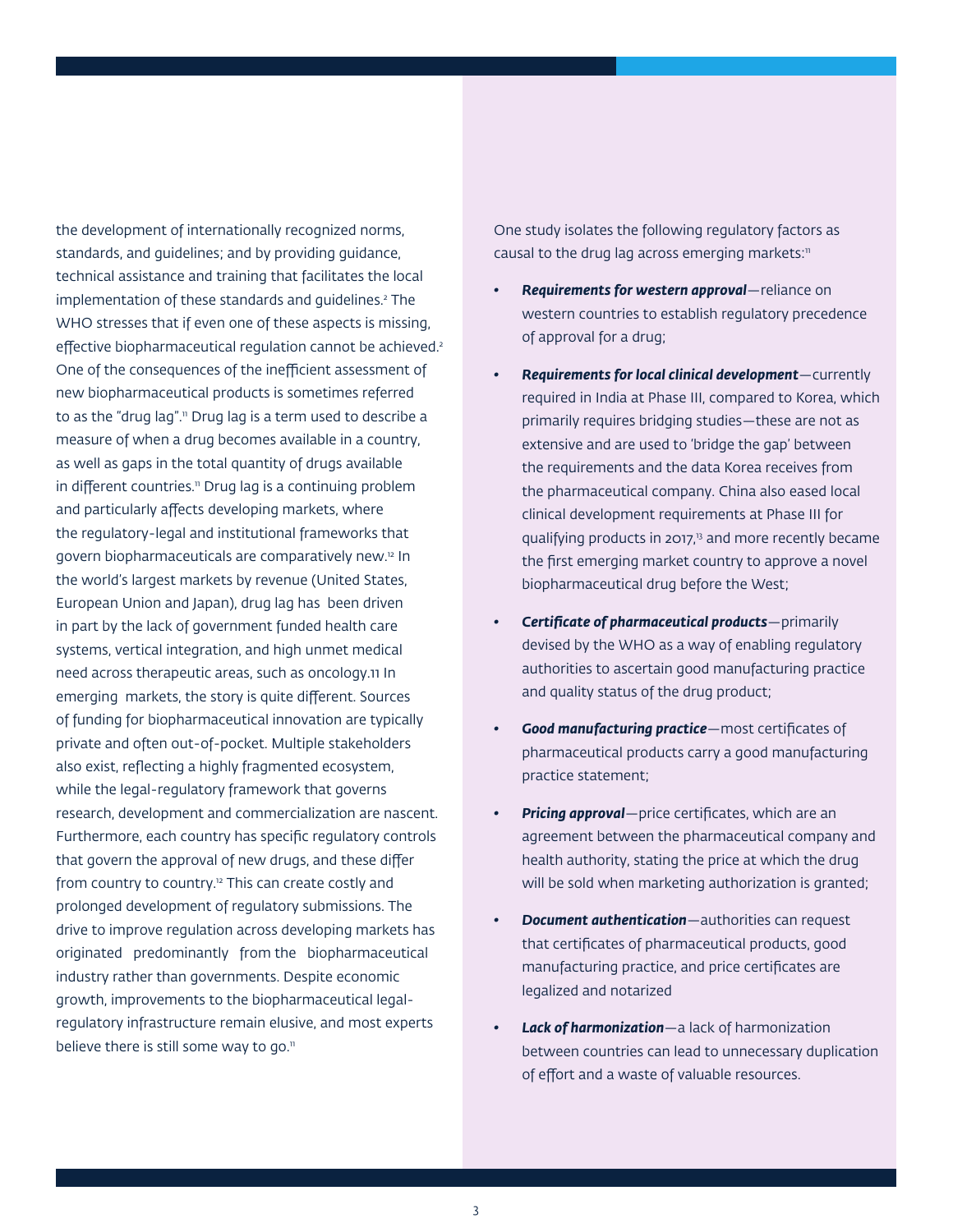There are few examples of a biopharmaceutical product receiving marketing authorization first in an emerging market, which may largely be due to the latency of, and need for, additional clinical evidence in relevant addressable populations, as well as the commercial attractiveness of developing markets. One study looked at mapping pharmaceutical regulation in the developing world using the WHO data.14 To do this, public and private generics markets were surveyed in 78 developing countries to investigate regulatory standardization. The results showed a strong resistance to standardization and variation in the implementation of international pharmaceutical norms, quality standards, and regulatory infrastructure. Furthermore, markets did not appear to have influenced their neighbors in establishing regional patterns.14

There are examples of efforts for harmonization across Europe, aiming to address these challenges. The European Medicines Agency has a long history of developing effective cooperation and sharing regulatory documentation between authorities. The European Union has signed mutual recognition agreements with third-country authorities (Australia, Canada, Israel, Japan, New Zealand, Switzerland, and the United States) concerning the conformity of assessment of regulated products. Such agreements contain a sectorial annex on the mutual recognition of good manufacturing practice inspections and batch certification of human and veterinary medicines. In turn, medical recognition agreements allow authorities and their counterparts to rely on each other's good manufacturing practice inspection system; share information on inspections and quality defects; and waive batch testing of products on import into their territories.

# **Harmonization Efforts in Africa**

Africa has made notable efforts toward harmonization. A few examples include the East African Community, the Southern African Development Community, and the African Vaccine Regulatory Forum. The former two work toward harmonization among participating authorities, and the latter aims to develop mechanisms and pathways for expedited regulatory review of clinical trials for products being developed to address public health emergencies and neglected diseases.9 The Drugs for Neglected Diseases initiative published a report in 2013 on the road to regulatory harmonization for Africa. As the supply of new effective treatments are developed, a need for swift and efficient regulatory processes that deliver safe, appropriately evaluated biopharmaceutical products to patients will continue to emerge.

The main challenges in Africa include:

- Adequate legislation to address all regulatory requirements and mandates;
- Management structures and processes with good regulatory practices;
- Human resource capacity (volume and skills) and resources (financial and infrastructure);
- Lack of harmonized manufacturing requirements and inspection procedures;
- Market control, including inspection of all consignments and batches imported, and control of substandard, spurious, falsely labelled, falsified or counterfeit medical products.<sup>15</sup>

The WHO has been supporting regulatory cooperation and harmonization efforts across Africa to address some of these challenges. The African Medicines Regulatory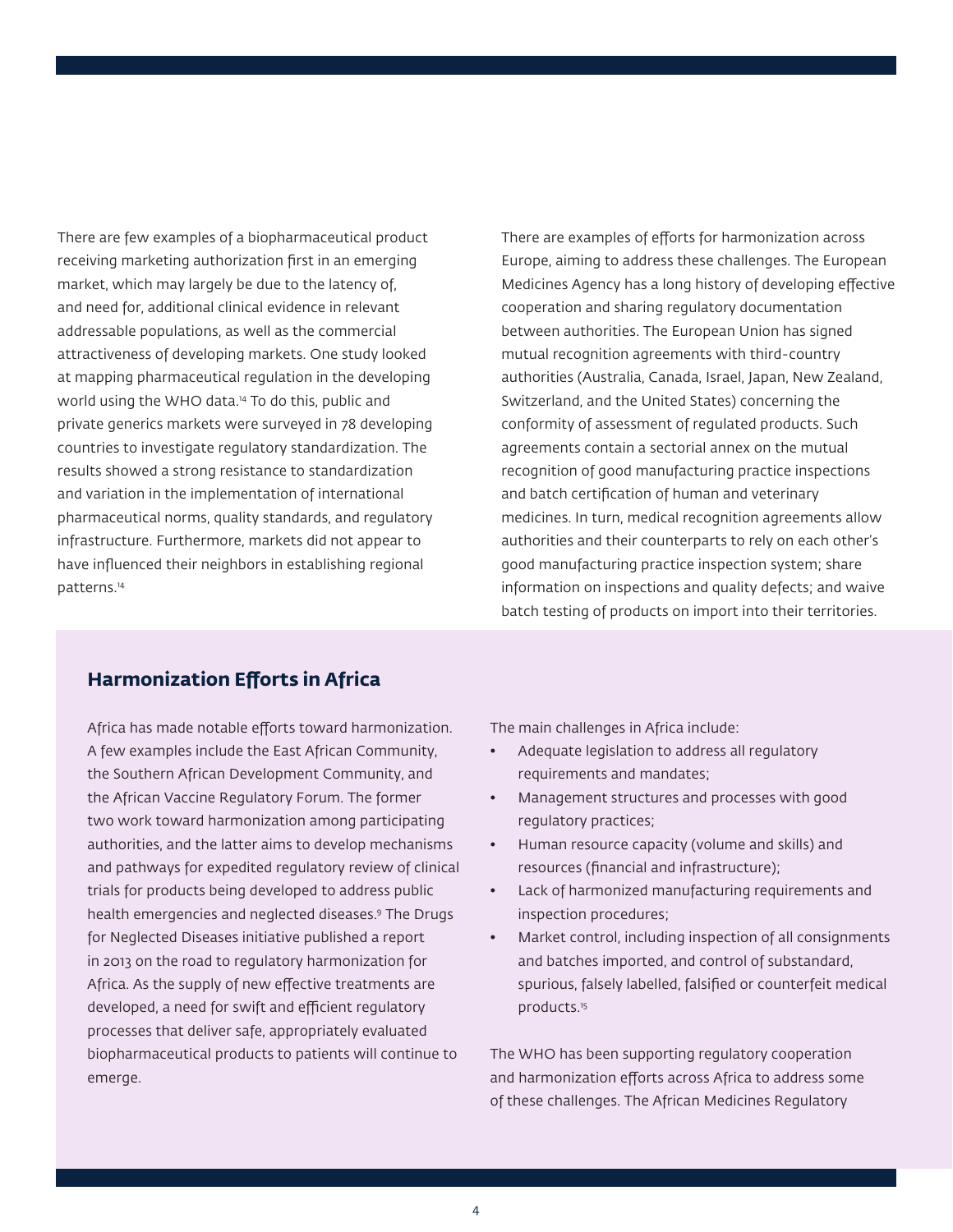Trade agreements that facilitate market access and encourage greater international harmonization of compliance standards and safety are critical. They benefit regulatory authorities by reducing duplication of inspections, allowing for greater focus on sites that could have a higher risk and broadening the inspection coverage of the global supply chain. They also facilitate trade in pharmaceuticals because they reduce costs for manufacturers by lowering the number of inspections taking place at facilities and waiving re-testing of their products upon importation. While these models need to be replicated on a global scale, there are some encouraging signs of growth.<sup>9</sup>

In addition to Africa, initiatives in other regions, such as the Pan American Network for Drug Regulatory Harmonization, the Gulf Central Committee for Drug

Harmonization Initiative, established in 2009, has the intention to improve health across the African region by increasing access to high-quality, safe and effective medicines. Improvements are focused on strengthening the technical and administrative capacity of participating national medicines regulatory authorities. In doing so, the initiative restricts its focus to the registration of priority essential medicines (mainly generics) to help maximize near-term patient benefit and impact on the critical disease burden facing Africa.<sup>15</sup> Similar market control exists in Indonesia, where recent efforts to increase efficiency of medicine and supply procurement included the restriction of the number of active pharmaceutical ingredients in the national formulary.16 This reduced both overall drug expenditures and the use of less cost-effective drugs.

Registration, and the Pharmaceutical Product Working Group of the ASEAN Economic Community are aiming to support effective harmonization of pharmaceutical regulation. As emerging markets look to balance greater access to high-quality care with opportunities for efficiency, strengthening these efforts may be an important consideration.

# **COLLABORATION TO ENCOURAGE RESEARCH AND DEVELOPMENT**

Sustainable development goal number 3.8 states to "achieve universal healthcare coverage, and provide access to safe and effective medicines and vaccines for all".17 For many countries, however, it remains difficult to achieve even basic health care services, and because of weak health care systems and incoherent policies, inequalities are exacerbated rather than resolved. Collaboration between industry and health systems is essential to encourage investment in innovation and the sustainable availability of essential medicines, vaccines, diagnostics, and health technologies.18 For example, in 2018, Beijing eliminated tariffs on biopharmaceuticals to help encourage demand and growth of the industry.<sup>19</sup> Additionally, the Indian government and the World Bank have recently joined efforts to accelerate biopharma development, including programs to encourage entrepreneurship and domestic manufacturing.

Beyond direct assistance, governments and the biopharmaceutical industry can work together to develop and pursue other funding options as well. Collaborations such as product development partnerships, innovative financing mechanisms, voluntary licensing and non-asset declarations across the biopharmaceutical sector have helped reach hundreds of millions of people in underresourced settings to date. When intellectual property does not exist, the bedrock on which new treatments are developed requires new models and approaches to expand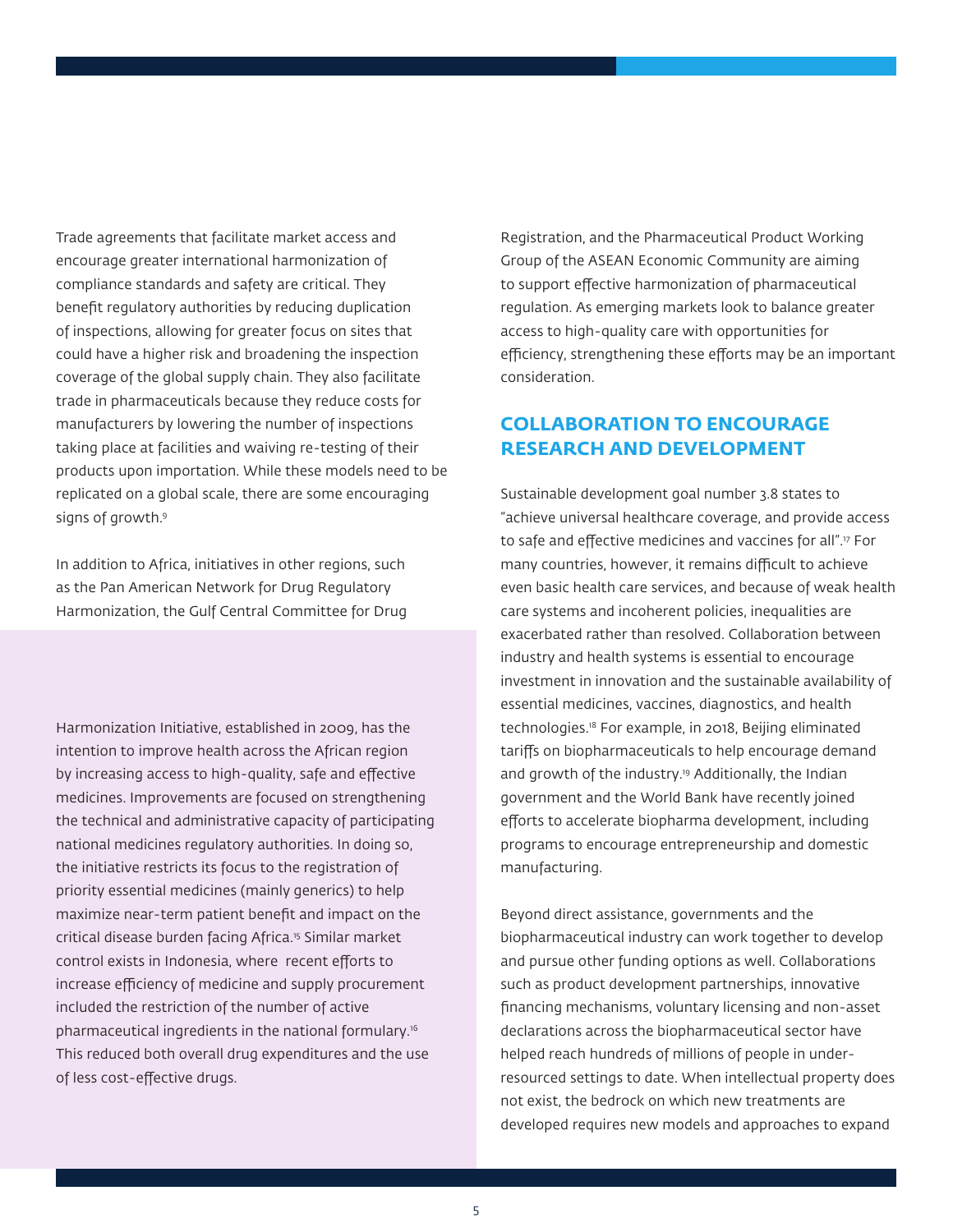the access for patented products. When intellectual property is insufficient to stimulate research and development for diseases of poverty, the biopharmaceutical industry has a track record of pursuing innovative partnerships and collaborative approaches to share the costs and risks of research and development, on which no financial return can be expected.18

A further example of collaboration includes partnerships between the biopharmaceutical industry and academia. In this kind of collaboration, research and development ventures and associated risks are often shared. In 2011, a collaboration between a drug company and several universities in the Boston area was valued at US\$100 million. Other examples of partnerships occur on a more regional scale. The Innovative Medicines Initiative represents a European example of successful collaboration between the European Union and the European Federation of Pharmaceutical Industries and Associations. The Innovative Medicines Initiative is focused on accelerating the discovery of, and patient access to, the next generation of medicines, as opposed to improving chemistry, manufacturing and solving problems with controls.<sup>20</sup> This asymmetry in activity is a reflection of a developing market focus on concerns such as communicable disease, as opposed to cancer therapies, which require innovative biologics. These and other innovative collaborations can provide an incentive to produce biopharmaceutical products across emerging markets, as well as for potential exporting. They provide a dual benefit of both achieving public health goals, and opportunities for economic arowth.<sup>21</sup>

In 2018, a total of 3,003 completed partnerships were identified, which featured licensing, product acquisition, commercialization, joint venture, manufacturing and supply, and research and development alliances.<sup>22</sup> Part of the reason that partnerships are so critical in this field is that biopharmaceutical companies do not focus on a single strategy, but are involved in multiple investment and development strategies. A common strategy to market biopharmaceuticals is collaboration between companies. These collaborations or partnerships can be used to gain access in regions where the company has less experience.

Some of the more interesting leads established by companies such as Mylan and Pfizer where multinational corporations that target the biosimilars sector, have sought tie-ups with emerging market partners:

- A 2009 agreement handed Mylan exclusive commercialization rights to Biocon biosimilars in the US, Canada, Japan, Australia, New Zealand, the European Union and European Free Trade Area. Coexclusive rights apply elsewhere. The original deal currently covers six products (filgrastim, pegfilgrastim, trastuzumab, adalimumab, bevacizumab, and etanercept). In 2013, the two signed a separate deal covering three biosimilar insulin analogs, for which Mylan has commercialization rights in the US and Europe.
- Pfizer inherited co-marketing rights to eight Celltrion biosimilars through its 2015 acquisition of Hospira. The original deal, struck in 2009, covered the US, Europe, Australia, New Zealand, and Canada, where each party has the right to commercialize the products under its own brand name. In October 2015, Pfizer returned rights to Celltrion's rituximab and trastuzumab products, which overlapped with its existing biosimilars development portfolio. In October 2016, Teva acquired the U.S. and Canadian marketing rights for the rituximab and trastuzumab products jettisoned by Pfizer a year earlier.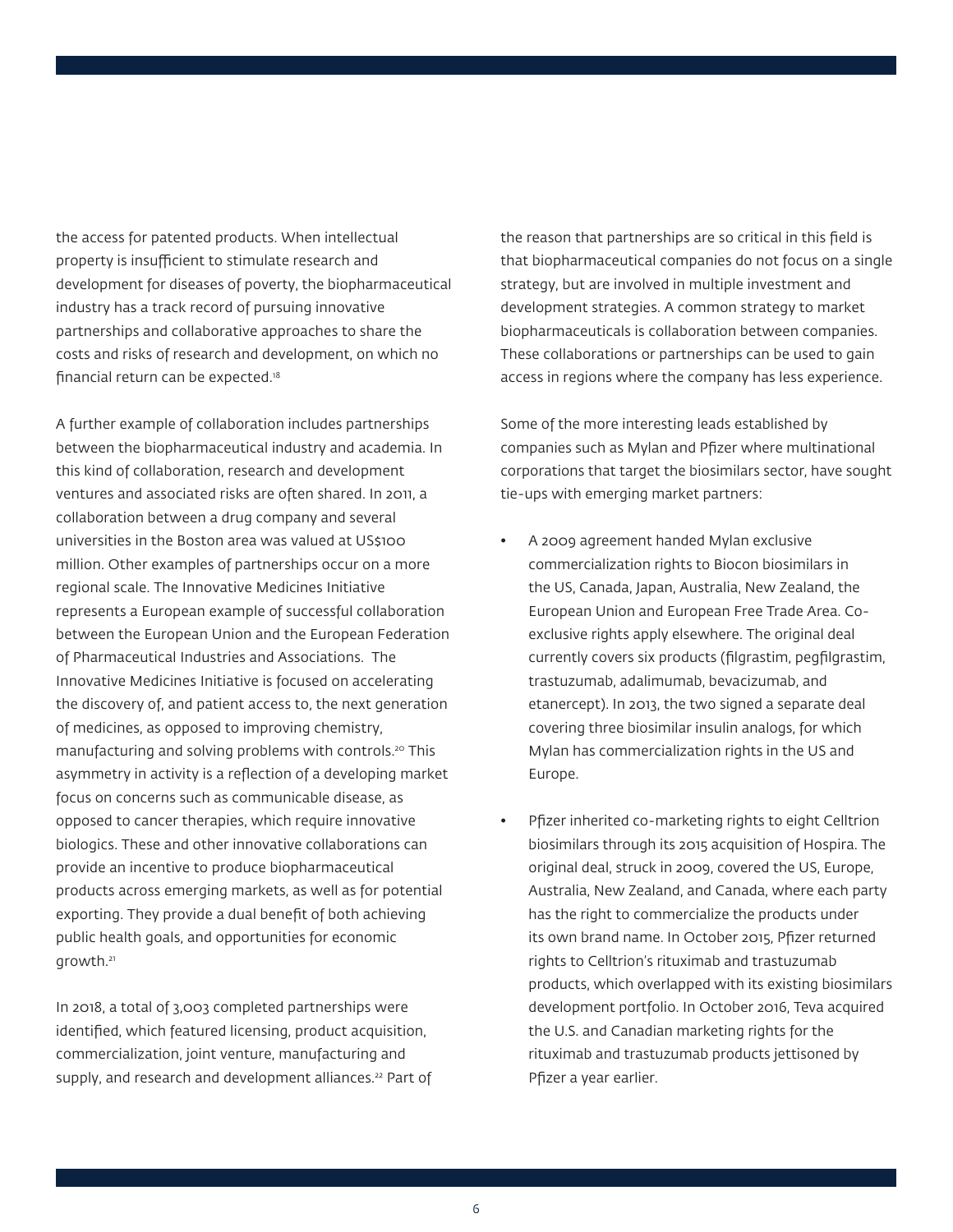• In 2013, Merck & Co acquired extensive marketing rights to Samsung Bioepis' biosimilars. Samsung Bioepis will be responsible for the development, manufacture, and registration of products subject to the deal, and will receive milestone payments and royalties on sales generated by Merck & Co. In 2014, the two companies signed a separate agreement on the development, manufacture, and commercialization of Merck & Co's biosimilar insulin glargine candidate.

Partnerships that are most successful in terms of revenue seem to include equity stakes and shared research and development expenditures, which continue to be significant components of biopharmaceutical partnerships.22 Looking ahead, there are more opportunities for biopharmaceutical companies to continue to create partnerships that encourage research and development and enable their products to get to the market.<sup>22</sup>

There are a few different aspects that can help partnerships to be more effective. Real world data may be one resource that helps to equip service providers to combine knowledge and forge partnerships. Real world data can produce the kind of evidence that has the power to underpin the economic case for innovative medicines. Better use of electronic medical records, for example, could assist pharmaceutical and biopharmaceutical companies to create useful links to molecular databases with the right governance and technology frameworks.<sup>23</sup> Another facilitator is the government. Highly competitive pharmaceutical companies will be more likely to collaborate if governments provide the right incentives and occupy a pivotal role in supporting local firms to adapt to regulatory changes.24 This also applies to biopharmaceutical production.

# **IMPROVING SUSTAINABILITY OF PHARMACEUTICAL PRICING**

The total research and development cost per approved biopharmaceutical product was estimated to be US\$1.4 billion in 2011 prices.<sup>25</sup> From the patient's perspective, out-of-pocket costs are estimated to be 14 percent higher among biopharmaceutical products than among other pharmaceutical products. The higher prices for biopharmaceuticals are mainly due to longer development times and a slightly higher cost of capital. For biopharmaceutical companies to achieve growth, they might consider holistic pricing solutions. Companies need a more systematic approach that helps identify which products might be more suitable than others in the markets they will be sold. To be successful, this approach must be grounded in a realistic assessment of how all stakeholders, including payers, value the different features of specific medicines. This also means identifying which stakeholders are most ready to embrace more collaborative pricing models.26 Compared to small-molecules, published list prices of biologics and biosimilars are high, even across developed markets. Some researchers argue that the comparatively complex patent protection for reference biosimilars represents an entry hurdle for follow-on producers. This means that around 90 percent of the population in developing countries purchases medicines through out-of-pocket payment—medicines have become the largest family expenditure after food in these countries.27

The WHO and a non-governmental organization called Health Action International have identified some key areas to assist the regulation of pharmaceutical pricing in emerging markets, which also apply to the biopharmaceutical market. First is the regulation of distribution mark-ups, which can assist to reduce medicine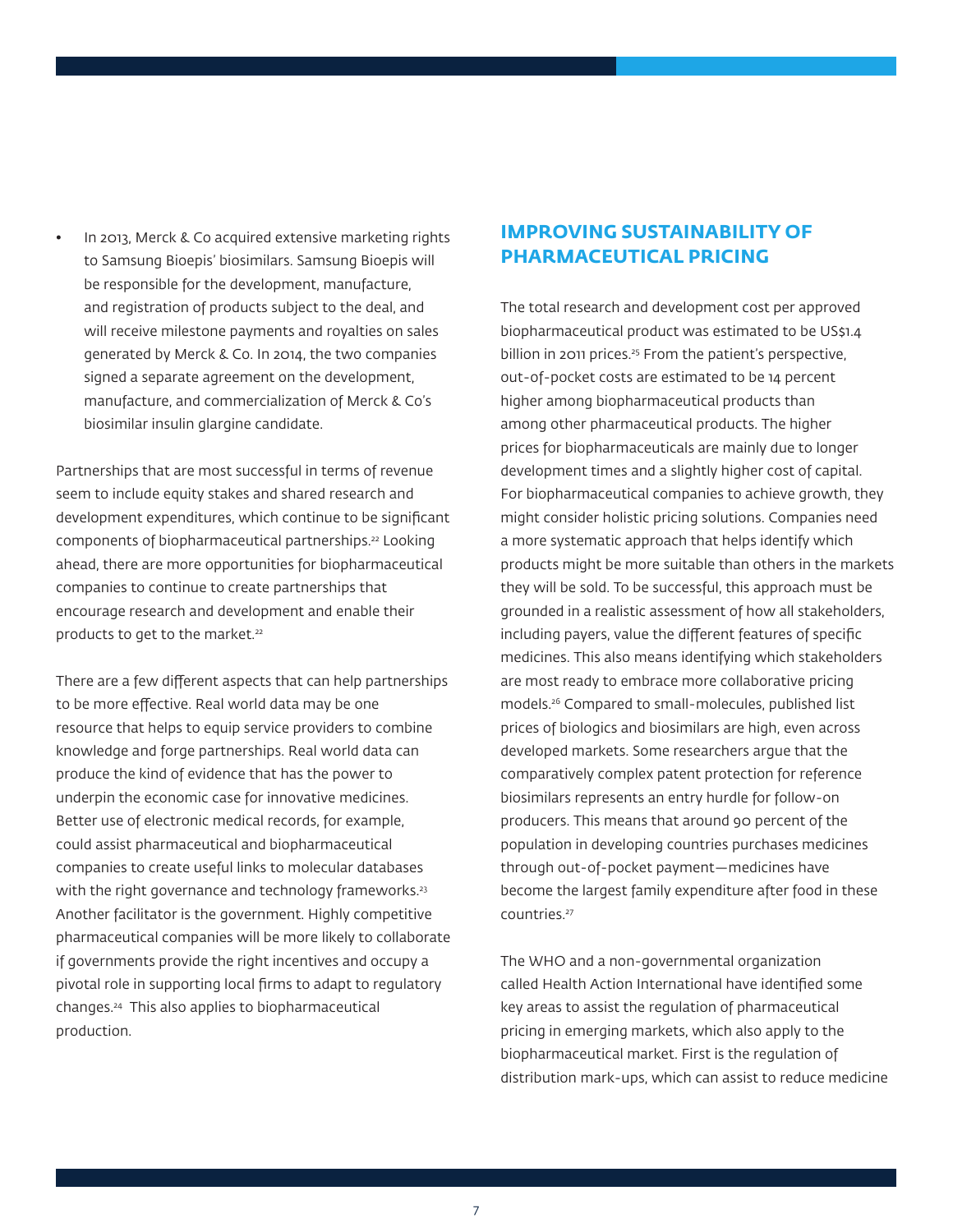prices, but can also have unintended consequences. The WHO advises that to prevent complications, incentives and disincentives within a supply chain must be mapped, and potential unexpected effects considered before the controls are applied. It is also important to consider the structure of the health system and setting, which will determine how mark-ups can be applied and regulated.<sup>27</sup> For example, Malaysia, which has a relatively weak pharmaceutical system, is at risk of pharmaceutical manufacturers taking control of setting high drug costs. To prevent this, the WHO recommends that countries should empower relevant pharmaceutical authorities to enforce price control policies, especially regarding the regulation of distribution chain and retail chain mark-ups.27 As part of an overall pharmaceutical pricing strategy, countries need to consider regulating distribution chain mark-ups. In order to implement mark-up regulation, there needs to be a high level of political support, as well as a strategy for enforcement.<sup>27</sup>

Another complication in the regulation of medicine cost is taxation. In many countries, medicines have a tax imposed, which can include importation tax applied to specific pharmaceutical ingredients. This can have a big impact on the cost of the final product and can affect capacity for local production. The WHO advises that countries should consider exempting essential medicines from taxation, and ensure any reductions or exemptions from taxes on medicines have the effect of reducing prices for the patient or purchaser.27 In India for example, some rules have been implemented, which involve providing tax exemptions for up to 150 percent of investments in research and development, and up to a five-year tax exemption for companies involved in research and scientific projects.12 However, implementation of reduction or abolition of taxes on medicines requires high-level political support and legislation.<sup>27</sup>

Cost-plus price setting can be an attractive policy option in countries where there is no other pricing regulation, as it can be straightforward to implement. However, determination of manufacturer costs can be challenging. The WHO states cost-plus pricing might, however, help stabilize medicine prices in unregulated settings, and help reduce out-of-pocket payments in less regulated markets, including for biopharmaceuticals. Implementation of cost-plus formulae requires legislation that mandates price setting for either a selection of medicines or all those ones supplied. However, obtaining this cost data for material drug prices may be difficult, and therefore time consuming.27

External reference pricing is also proposed as a feasible method of price setting when resources are limited, as it provides quick information to regulators and other policy makers. It might work best as a method for negotiating or benchmarking the price of a medicine, but to implement this method, legislative frameworks are required. When applying external reference pricing, using high-income countries as a reference for lower-income settings creates risks. Therefore, countries and payers should select comparator countries based on economic status, the pharmaceutical pricing systems in place, and the burden of disease.<sup>27</sup>

Promoting the use of generic medicines may also help manage pharmaceutical prices. However this is a complex process, and requires many different pharmaceutical sector policy components to be in place, such as establishing the kind of system that can assist the market entry of generic drugs, and having a functioning and transparent medicines regulatory agency.27 Oncologists are also being encouraged to embrace biosimilar drugs to help control the costs of cancer care.28 Competitive price pressure can only begin once the availability and number of biosimilars on the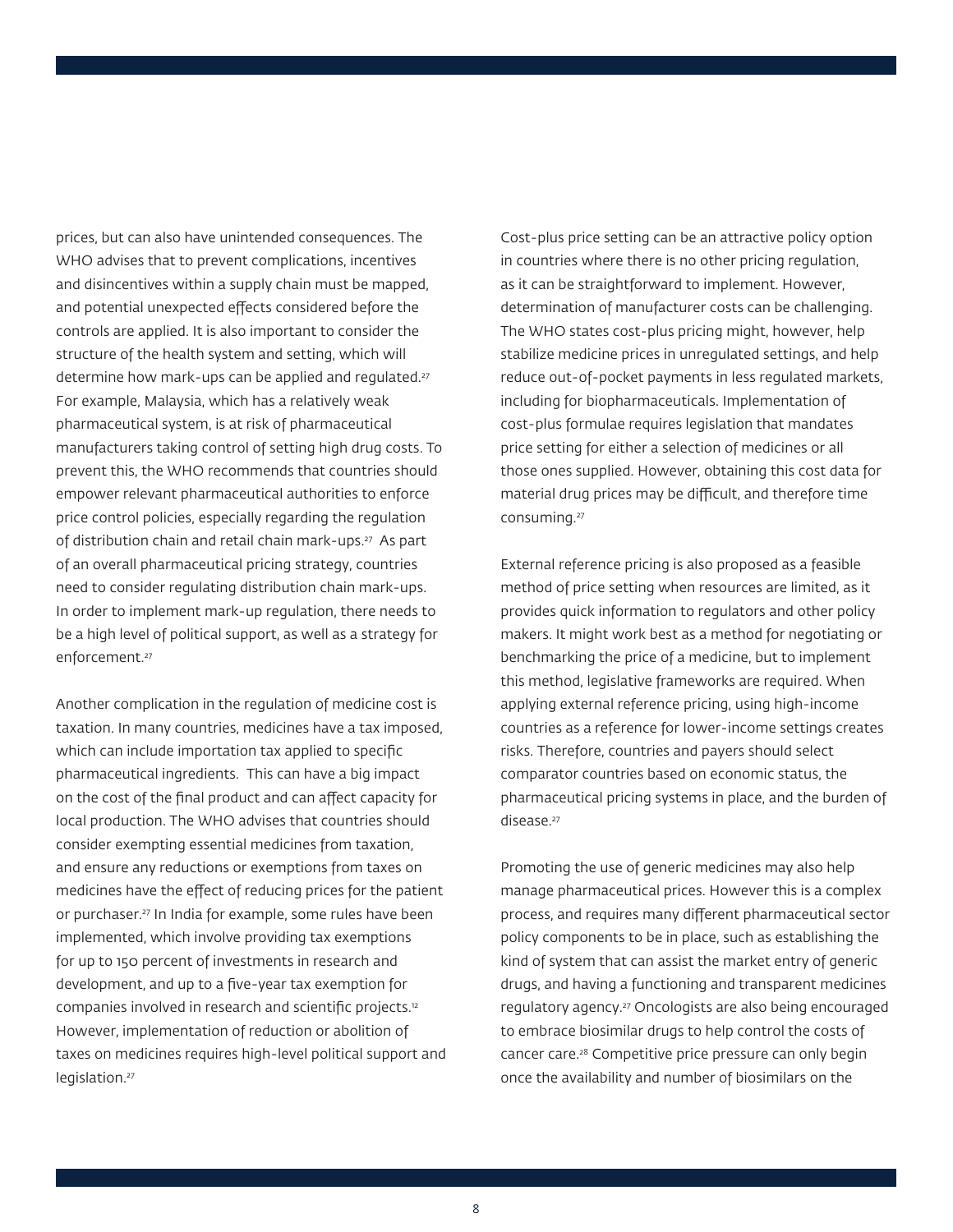market increases. Streamlining the patent approval process is suggested, applying the patent invalidation process known as the Inter Partes Reviews, and improving the process of granting patents before they reach the Food and Drug Administration, a United States government agency, for market approval.3

A final consideration for sustaining pricing regulation and informing decision-making is the health technology assessment process, which is often lacking or underdeveloped in low-income countries. There is increasing interest across the world in health technology assessment for use in decision-making.<sup>27</sup> However, this process is resource-intensive to implement in terms of the skills required and the activities involved, which is why they are often more likely to exist in developed markets.<sup>29</sup> The WHO advises that countries should use health technology assessment as a tool to support reimbursement decision-making, as well as price setting and negotiation.27

# **CONCLUSION**

This paper has discussed three key areas for development in the biopharmaceutical industry that may assist with regulatory harmonization and improving sustainability of pricing of biopharmaceutical drugs in emerging markets. Throughout the Think Tank discussion, several ideas and recommendations, highlighted below, were raised for continued development, discussion and attention around this important topic:

- 1. Harmonize legal-regulatory norms, standards, and guidelines in the biopharmaceutical market;
- 2. Increase the capacity of medicines regulatory authorities through technical assistance and regional collaboration to improve access to new biopharmaceuticals and reduce drug lag;
- 3. Boost collaboration between industry, health systems, and other stakeholders to encourage investment in innovation, including product development partnerships, novel financing mechanisms, voluntary licensing, and non-asset declarations across the biopharmaceutical sector;
- 4. Curate high-quality, real-world data through electronic health records and other means to inform development efforts, track outcomes, and inform drivers of costeffectiveness for biopharmaceuticals;
- 5. Develop workforce capacity to adequately develop, evaluate, regulate, and integrate effective biopharmaceutical products into standards of care;
- 6. Increase cost and pricing transparency to grow sustainability in emerging markets, such as supply and distribution chain mark-ups, incentives, taxation, and others;
- 7. Ensure governments are engaged in all stages of regulatory procedures to support successful approval and implementation of innovative new therapies.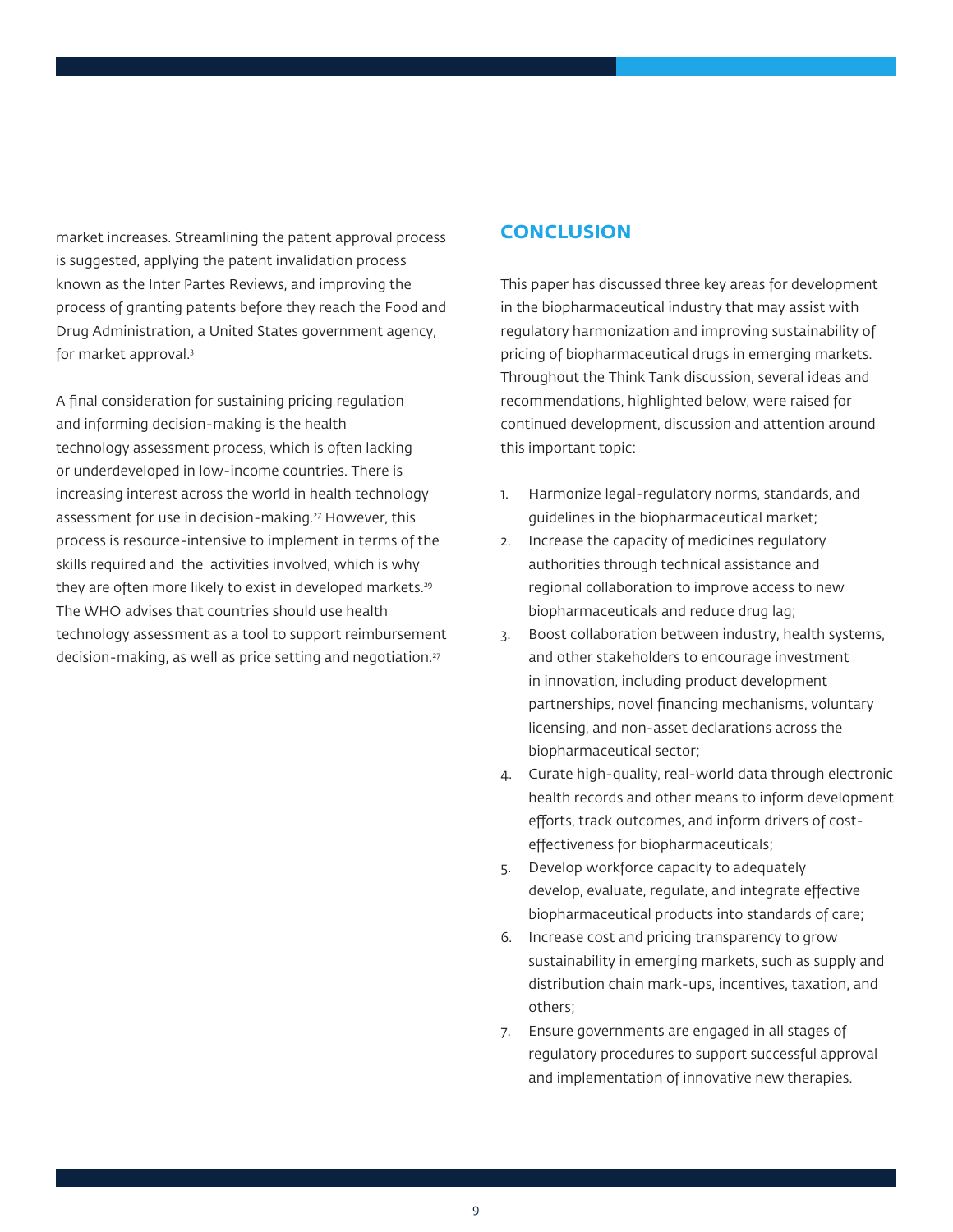#### **ENDNOTES**

- 1. Sillo HB. Comparison of medicines legislation in the East African Community. WHO Drug Information. 2016;30(4):567.
- 2. World Health Organization. Medicines regulatory support [Internet]. Geneva: WHO; [cited 3rd May 2019]. Available from: https://www.who. int/medicines/areas/quality\_safety/regulation\_legislation/en/.
- 3. Chen BK, Yang YT, Bennett CL. Why biologics and biosimilars remain so expensive: Despite two wins for biosimilars, the supreme court's recent rulings do not solve fundamental barriers to competition. Drugs. 2018;78(17):1777-81.
- 4. Otto R, Santagotino A, Schrader U. Rapid growth in biopharma: challenges and opportunities. 2014. McKinsey & Company. 2018.
- 5. IQVIA Institute. The Global Use of Medicine in 2019 and Outlook to 2023. IQVIA, 2019. Available from: https://www.iqvia.com/institute/ reports/the-global-use-of-medicine-in- 2019-and-outlook-to-2023.
- 6. Haakonsson SJ. The changing governance structures of the global pharmaceutical value chain. Competition & Change. 2009;13(1):75-95.
- 7. World Health Organization. All roads lead to universal health coverage [Internet]. Geneva: The World Health Organization. Available from: https://www.who.int/news- room/commentaries/detail/all-roadslead-to-universal-health-coverage.
- 8. U.S Food & Drug Administration. Regulatory Harmonization and Convergence [Internet]. US:
- U.S Food and Drug Administration [updated 02/01/2018]. Available from: https://www.fda.gov/vaccines-blood-biologics/international-activities/ regulatory- harmonization-and-convergence.
- 9. Luigetti R, Bachmann P, Cooke E, et al. Collaboration, not competition: developing new reliance models. WHO Drug Information. 2016;30(4):558.
- 10.Guennif S, Ramani SV. Catching up in pharmaceuticals: a comparative study of India and Brazil. 2010.
- 11. Wileman H, Mishra A. Drug lag and key regulatory barriers in the emerging markets. Perspectives in clinical research. 2010;1(2):51.
- 12. Kataria BC, Mehta DS, Chhaiya SB. Drug lag for cardiovascular drug approvals in India compared with the US and EU approvals. Indian heart journal. 2013;65(1):24-9.
- 13. Yang B. Cancer, Orphan, pediatric drug developers join China foreign data acceptance party. Pink Sheet: Informa Pharma Intelligence; 17 July 2018.
- 14.Pezzola A, Sweet CM. Global pharmaceutical regulation: the challenge of integration for developing states. Globalization and health. 2016;12(1):85.
- 15. Drugs for Neglected Diseases initiative. The road to regulatory harmonization for Africa: Accelerating access to essential medicines and vaccines. Nairobi: 4 June 2013. Drugs for Neglected Diseases initiative, 2013. Available from: https://www.dndi.org/wp- content/uploads/2013/04/ DNDi\_African\_Regulatory\_Report.pdf.
- 16.Agustina R, Dartanto T, Sitompul R, et al. Universal health coverage in Indonesia: concept, progress, and challenges. The Lancet. 2018.
- 17. World Health Organization. Sustainable Development Goal 3: Health, [Internet]. Geneva: WHO. Available from: https://www.who.int/topics/ sustainable-development- goals/targets/en/.
- 18.Valverde JL, Pisani E. Globalisation of the Pharmaceutical Industry. IOS Press, 2016.
- 19.Young P. China's biopharma rise: Opportunities and threats. Pharmaceutical Executive. 2018;38(7).
- 20.McGlacken GP, Hayes S, Maguire AR, et al. Industry–academia partnership: The Synthesis and Solid state Pharmaceutical Centre (SSPC) as a collaborative approach from molecule to medicine. Chemistry–A European Journal. 2018;24(2):499-503.
- 21. Liang BA, Mackey T. Tipping point: Biosimilars, emerging markets, and public-private engagement to promote global health. J Comm Biotech. 2012;18(4):65-74.
- 22.Micklus A, Muntner S. Biopharma dealmaking in 2018. Nature Reviews Drug Discovery. 2019;18:93-4.
- 23.Singh G, Schulthess D, Hughes N, et al. Real world big data for clinical research and drug development. Drug discovery today. 2018;23(3):652- 60.
- 24.da Fonseca EM. How can a policy foster local pharmaceutical production and still protect public health? Lessons from the health–industry complex in Brazil. Global public health. 2018;13(4):489-502.
- 25.Mestre-Ferrandiz J, Sussex J, Towse A. The R&D cost of a new medicine. Monographs. 2012.
- 26.Licking E, Garfield S. A road map to strategic drug pricing. Vivo Bus Med Rep. 2016;34(3):1- 11.
- 27.World Health Organization. WHO Guideline on Country Pharmaceutical Pricing Policies. Geneva: WHO, 2015. Available from: https://apps.who. int/medicinedocs/documents/s21016en/s21016en.pdf.
- 28.Vulto AG, Crow SA. Risk management of biosimilars in oncology: each medicine is a work in progress. Targeted oncology. 2012;7(1):43-9.
- 29.Hasan SS, Kow CS, Dawoud D, et al. Pharmaceutical policy reforms to regulate drug prices in Asia Pacific region: The Case of Australia, China, India, Malaysia, New Zealand, and South Korea. Value in health regional issues. 2019;18:18-23.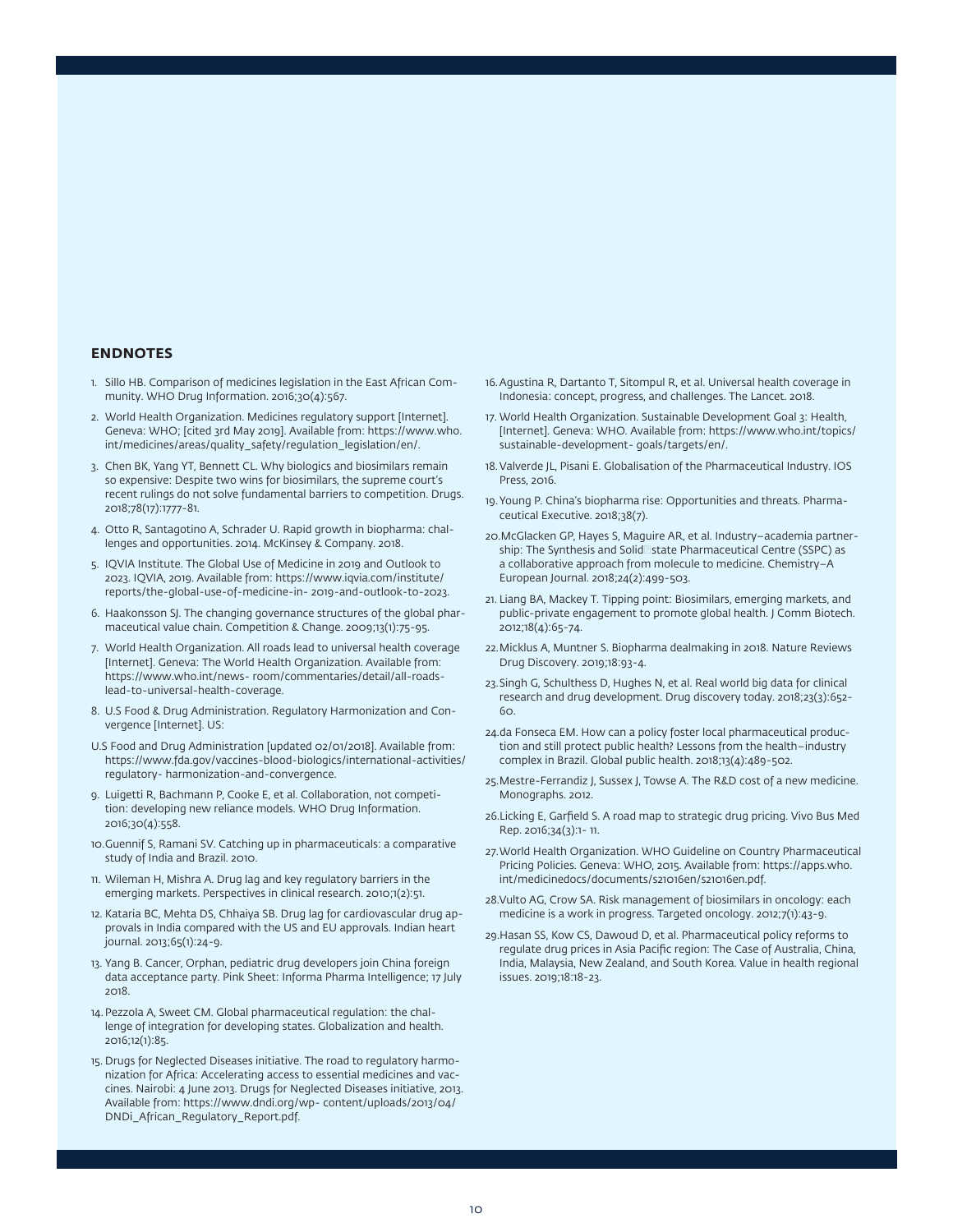#### **SESSION PARTICIPANTS**

The following participants dedicated their valuable time and insights to the Biopharma Think Tank session at the 2019 Global Private Healthcare Conference:

- Labeeb Abboud, General Counsel and Senior Vice President, Business Development and Strategy, International AIDS Vaccine Initiative (USA)
- Richard Bergström, Co-Founder and Executive Vice President, Customer Development, Pharma CCX (Switzerland)
- Cyrus Karkaria, President, Biotech Division, Lupin Limited (India)
- Matt Kremer, Business Development, Univercells (Belgium) Narender Mantena, CEO, Biological E. Limited (India)
- Vijay Raghavan, Vice President, Intellectual Property, Project Management, and Business Development, Aurobindo Pharma (USA)
- H. Hakan Sahin, General Manager, Nobel İlaç (Turkey)
- Subhanu Saxena, Regional Director of Life Science Partnerships, Bill & Melinda Gates Foundation (UK)
- Nathan Sigworth, Co-founder and CEO, Pharma CCX (USA)
- Swetha Somasundaram, Vice President, Market Access – Emerging Markets & China, Sanofi (USA)
- Diego Antonio Ocampo Gutiérrez de Velasco, Executive Coordinator, Neolpharma, S.A. (Mexico)
- Artur Chabowski Prezes Zarządu, CEO, President of the Management Board, Mabion, S.A. (Poland)

### **IFC REPRESENTATIVES**

- Subir Basak, Senior Industry Specialist (USA)
- Brian Beary, Writer and Managing Editor (USA)
- Hasham Mehmood, Senior Investment Officer, Health & Education (USA)

# **ECONOMIST INTELLIGENCE UNIT (EIU) REPRESENTATIVES**

- Chrissy Bishop, Senior Analyst, EIU Healthcare (UK)
- Amanda Stucke, Health Policy Associate, EIU Healthcare (USA)